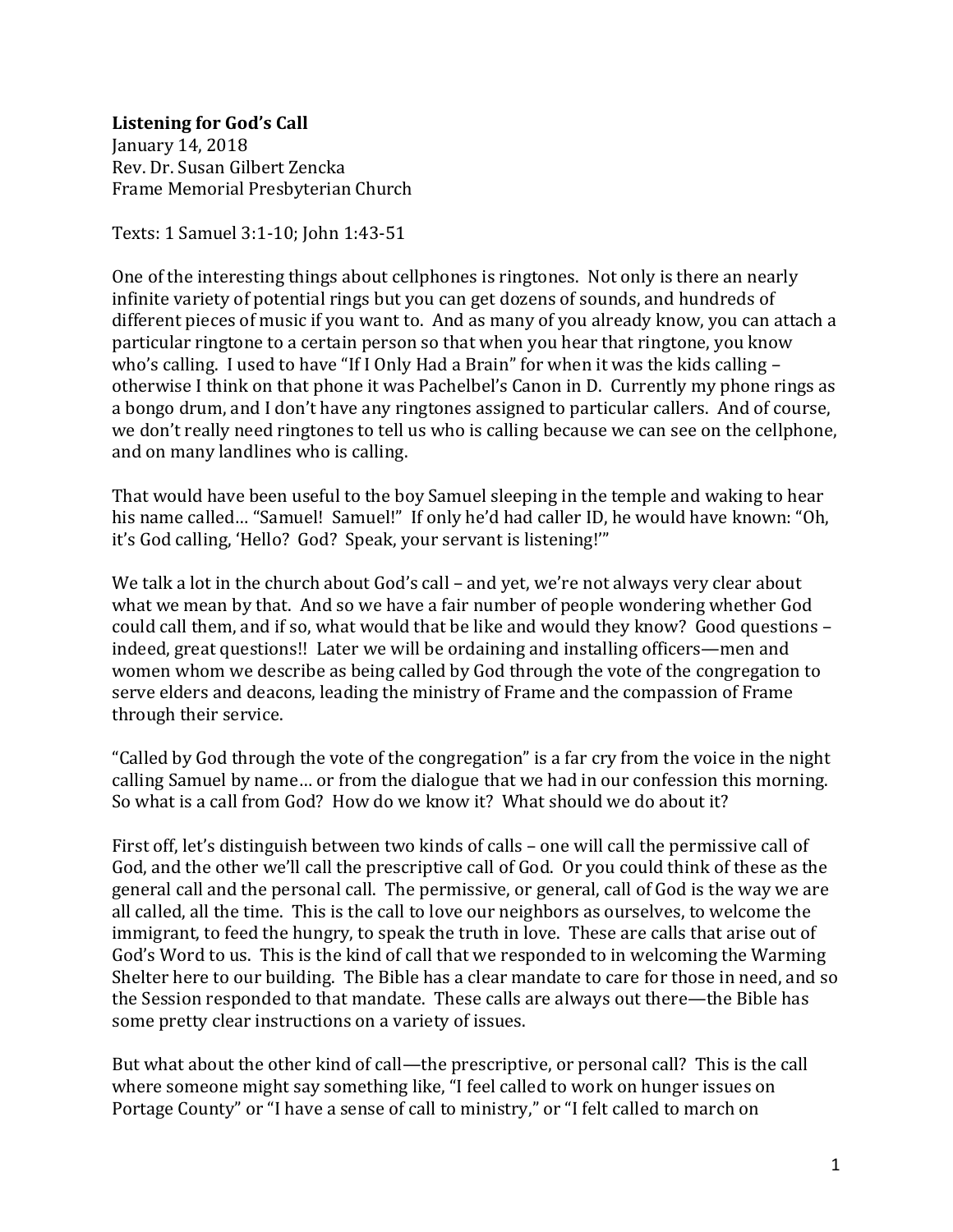Washington with Martin Luther King, Jr." These are more particular or personal calls. How do those come about?

These come from not only reading the Bible, but reading the world, and listening to our lives. This is where Frederick Buechner's definition of vocation comes from: "The place where God calls you to is the place where your deep gladness and the world's deep hunger meet." Parker Palmer writes in much the same way in his book *Let Your Life Speak* [page 10]: "Today I understand vocation quite differently – not as a goal to be achieved but as a gift to be received. Discovering vocation does not mean scrambling toward some prize just beyond my reach but accepting the treasure of true self I already possess. Vocation does not come from a voice 'out there' calling me to become something I am not. It comes from a voice 'in here' calling me to be the person I was born to be, to fulfill the original selfhood given me at birth by God."

So for example, a person might sense a call to teaching through a variety of experiences from people mentioning how good they are with kids, or by noticing themselves how much joy they experience when they have the opportunity to help someone understand something. Reading our lives can come from our inner experience, from what we observe about the world and our work in it, or from the observations of others.

Now, just because Buechner talks about vocation having to do with where our great gladness meets the world's deep hunger, it doesn't mean that when we are called to do something it always makes us happy or that we feel good about it. Taking the last of the examples I gave, a person might feel a deep call to go to Washington and march for civil rights—they care passionately about the issue, they feel that the timing is important (as in the book of Esther, Esther was told that it might be "for such a time as this" that she had become queen – to use her influence in a key way). But at the same time, the person could feel afraid of marching—they might be concerned about possible arrests, or that if their employer found out it might cost them their job. A sense of call doesn't necessarily mean an absence of fear. Think about Jesus and his call—Jesus felt called to go from Galilee to Jerusalem and confront the priests and scribes. He knew what it would cost him. Indeed, the night he was arrested, he prayed in anguish "Abba, Father, for you all things are possible. Take this cup of suffering away from me. However—not what I want, but what you want." Jesus didn't feel peaceful about what was to come. But he felt clarity about what he should do. And his clarity came from a lifetime of prayer, of listening for God's wisdom, rather than praying to promote his own agenda.

Martin Luther King Jr. spoke about his own sense of call, and on the night of January 27, 1956 when he was just 27 years old, he got a phone call that clarified his sense of call. The call was a threat. "We're tired of you and your mess here." It was during the bus boycott in Montgomery, Alabama. "And if you're not out of here in three days, we're going to blow your house up and blow your brains out." And he heard a voice, an inner voice that said "Martin Luther, stand up for truth. Stand up for justice. And stand up for righteousness." He said, later, "I'm trying to do what is right." He said that it was at that time that he realized he might die. Twelve years later, on the night before he would be killed, he spoke about that possibility: "Let us develop a kind of dangerous unselfishness…